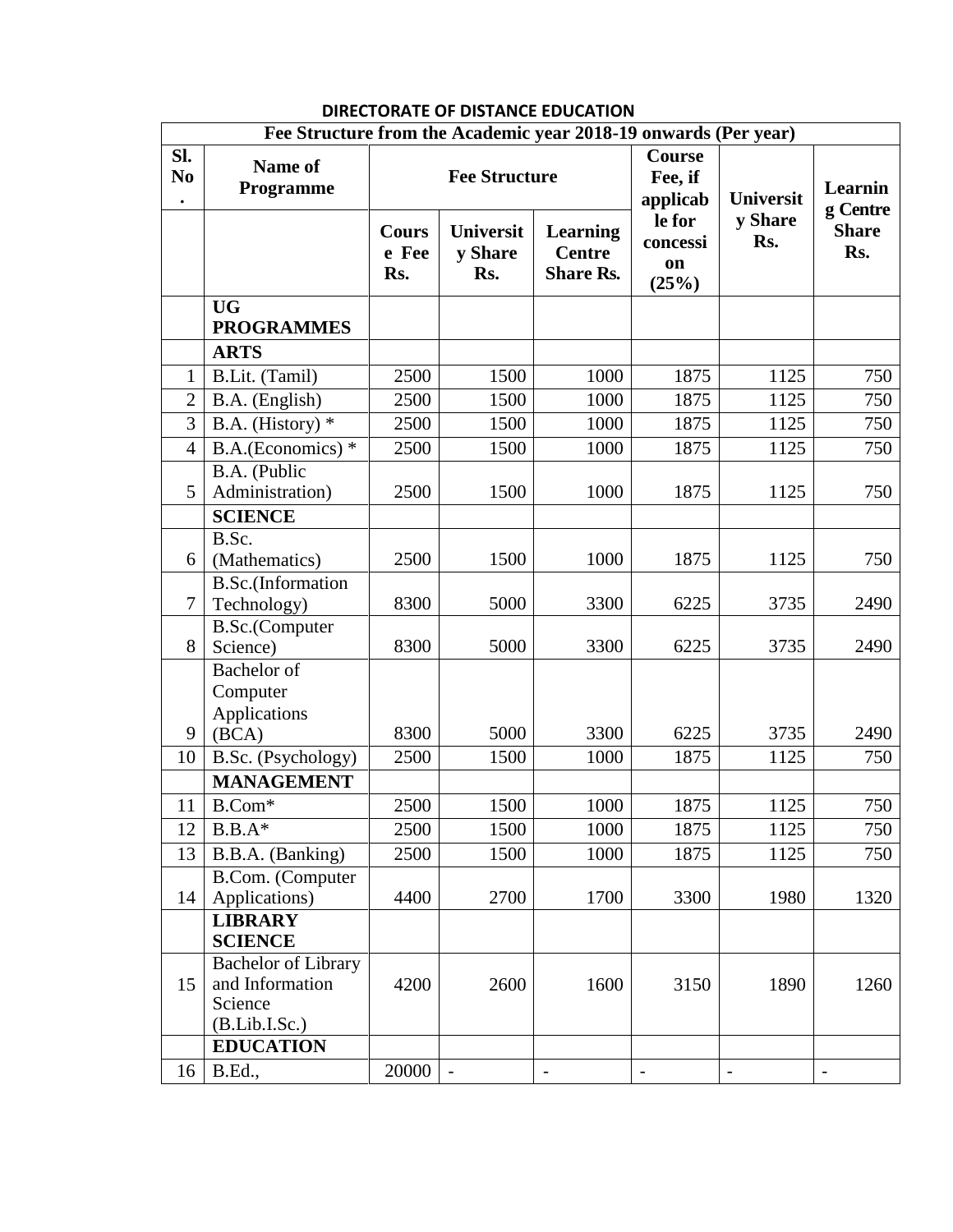|          | <b>PG</b>                                                          |              |              |              |              |              |              |
|----------|--------------------------------------------------------------------|--------------|--------------|--------------|--------------|--------------|--------------|
|          | <b>PROGRAMMES</b>                                                  |              |              |              |              |              |              |
|          | <b>ARTS</b>                                                        |              |              |              |              |              |              |
| 17       | M.A. (Tamil)                                                       | 5000         | 3125         | 1875         | 3750         | 2350         | 1400         |
| 18       | M.A. (English)                                                     | 5000         | 3125         | 1875         | 3750         | 2350         | 1400         |
| 19       | M.A. (History) $*$                                                 | 5000         | 3125         | 1875         | 3750         | 2350         | 1400         |
| 20       | M.A.(Sociology)                                                    | 4400         | 2700         | 1700         | 3300         | 1980         | 1320         |
| 21       | M.A. (Personnel<br>Management and<br>Industrial<br>Relations)      | 5000         | 3000         | 2000         | 3750         | 2250         | 1500         |
|          | M.A. (Child Care                                                   |              |              |              |              |              |              |
| 22       | and Education)                                                     | 5000         | 3000         | 2000         | 3750         | 2250         | 1500         |
| 23       | M.S.W.                                                             | 11000        | 7200         | 3800         | 8250         | 5400         | 2850         |
|          | M.A.(Economics)                                                    |              |              |              |              |              |              |
| 24       | $\ast$                                                             | 4400         | 2750         | 1650         | 3300         | 2070         | 1230         |
| 25<br>26 | M.A. (Journalism<br>and Mass<br>Communication)<br>M.A. (Education) | 5000<br>7700 | 3000<br>5000 | 2000<br>2700 | 3750<br>5775 | 2250<br>3465 | 1500<br>2310 |
|          |                                                                    |              |              |              |              |              |              |
|          | <b>SCIENCE</b>                                                     |              |              |              |              |              |              |
| 27       | M.Sc., (Mathematic<br>s)                                           | 4400         | 2750         | 1650         | 3300         | 2070         | 1230         |
| 28       | M.Sc.,(Computer<br>Science)                                        | 14300        | 8600         | 5700         | 10725        | 6435         | 4290         |
| 29       | M.Sc.,<br>(Information<br>Technology)                              | 14300        | 8600         | 5700         | 10725        | 6435         | 4290         |
| 30       | Master of<br>Computer<br>Applications<br>(MCA)                     | 15400        | 9300         | 6100         | 11550        | 6930         | 4620         |
| 31       | M.Sc, (Chemistry)                                                  | 20000        | 18400        | 1600         | 15000        | 13800        | 1200         |
| 32       | M.Sc.(Physics)                                                     | 20000        | 18400        | 1600         | 15000        | 13800        | 1200         |
| 33       | M.Sc. (Botany)                                                     | 20000        | 18400        | 1600         | 15000        | 13800        | 1200         |
| 34       | M.Sc.(Zoology)                                                     | 20000        | 18400        | 1600         | 15000        | 13800        | 1200         |
| 35       | M.Sc.(Psychology)                                                  | 6100         | 3700         | 2400         | 4575         | 2745         | 1830         |
|          | M.Sc.                                                              |              |              |              |              |              |              |
| 36       | (Microbiology)                                                     | 20000        | 18400        | 1600         | 15000        | 13800        | 1200         |
| 37       | M.Sc. (Home<br>Science – Nutrition<br>and Dietetics)               | 20000        | 18400        | 1600         | 15000        | 13800        | 1200         |
|          | <b>MANAGEMENT</b>                                                  |              |              |              |              |              |              |
| 38       | M.Com. *                                                           | 4400         | 2750         | 1650         | 3300         | 2070         | 1230         |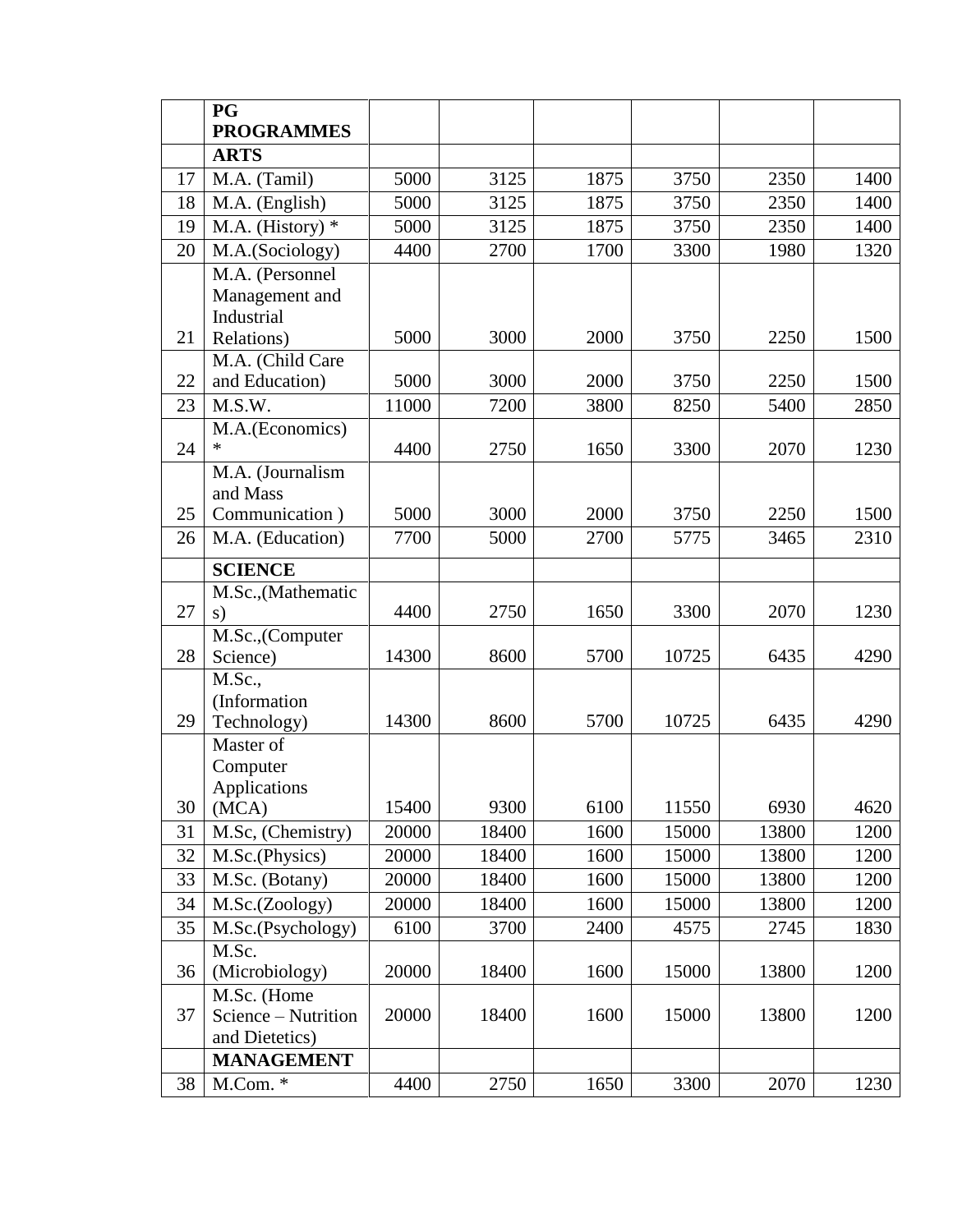|    | M.Com. (Finance                  |       |      |      |      |      |      |
|----|----------------------------------|-------|------|------|------|------|------|
| 39 | & Control)                       | 4400  | 2750 | 1650 | 3300 | 2070 | 1230 |
| 40 | M.B.A. (General) $*$             | 13200 | 8000 | 5200 | 9900 | 5940 | 3960 |
|    | M.B.A.                           |       |      |      |      |      |      |
|    | (International                   |       |      |      |      |      |      |
| 41 | Business)                        | 13200 | 8000 | 5200 | 9900 | 5940 | 3960 |
|    | M.B.A. (Banking                  |       |      |      |      |      |      |
| 42 | and Finance)                     | 13200 | 8000 | 5200 | 9900 | 5940 | 3960 |
| 43 | M.B.A. (Corporate                |       |      |      |      |      |      |
|    | Secretaryship)                   | 13200 | 8000 | 5200 | 9900 | 5940 | 3960 |
| 44 | M.B.A. (Project<br>Management)   | 13200 | 8000 | 5200 | 9900 | 5940 | 3960 |
|    | M.B.A. (Hospital                 |       |      |      |      |      |      |
| 45 | Management)                      | 13200 | 8000 | 5200 | 9900 | 5940 | 3960 |
|    | M.B.A. (Human                    |       |      |      |      |      |      |
|    | Resource                         |       |      |      |      |      |      |
| 46 | Management) *                    | 13200 | 8000 | 5200 | 9900 | 5940 | 3960 |
| 47 | M.B.A. (Tourism)                 | 13200 | 8000 | 5200 | 9900 | 5940 | 3960 |
|    | M.B.A. (Education                |       |      |      |      |      |      |
| 48 | Management)                      | 13200 | 8000 | 5200 | 9900 | 5940 | 3960 |
|    | M.B.A.( 5 year                   |       |      |      |      |      |      |
| 49 | Integrated) $*$ #                |       |      |      |      |      |      |
|    | I Year                           | 3300  | 2200 | 1100 | 2475 | 1485 | 990  |
|    | II Year                          | 4400  | 3100 | 1300 | 3300 | 1980 | 1320 |
|    | <b>III</b> Year                  | 5500  | 3600 | 1900 | 4125 | 2475 | 1650 |
|    | <b>IV</b> Year                   | 8800  | 5800 | 3000 | 6600 | 3960 | 2640 |
|    | V Year                           | 8800  | 5800 | 3000 | 6600 | 3960 | 2640 |
|    | M.B.A. (Retail                   |       |      |      |      |      |      |
| 50 | Management)                      | 13200 | 8000 | 5200 | 9900 | 5940 | 3960 |
|    | M.B.A.                           |       |      |      |      |      |      |
|    | (Technology                      |       |      |      |      |      |      |
| 51 | Management)                      | 13200 | 8000 | 5200 | 9900 | 5940 | 3960 |
| 52 | M.B.A. (Logistics<br>Management) | 13200 | 8000 | 5200 | 9900 | 5940 | 3960 |
|    | M.B.A. (Corporate                |       |      |      |      |      |      |
| 53 | Management)                      | 13200 | 8000 | 5200 | 9900 | 5940 | 3960 |
|    | M.B.A. (Financial                |       |      |      |      |      |      |
| 54 | Management)                      | 13200 | 8000 | 5200 | 9900 | 5940 | 3960 |
|    | M.B.A. (Marketing                |       |      |      |      |      |      |
| 55 | Management) *                    | 13200 | 8000 | 5200 | 9900 | 5940 | 3960 |
| 56 | M.B.A. (System                   | 13200 | 8000 | 5200 | 9900 | 5940 | 3960 |
|    | Management)                      |       |      |      |      |      |      |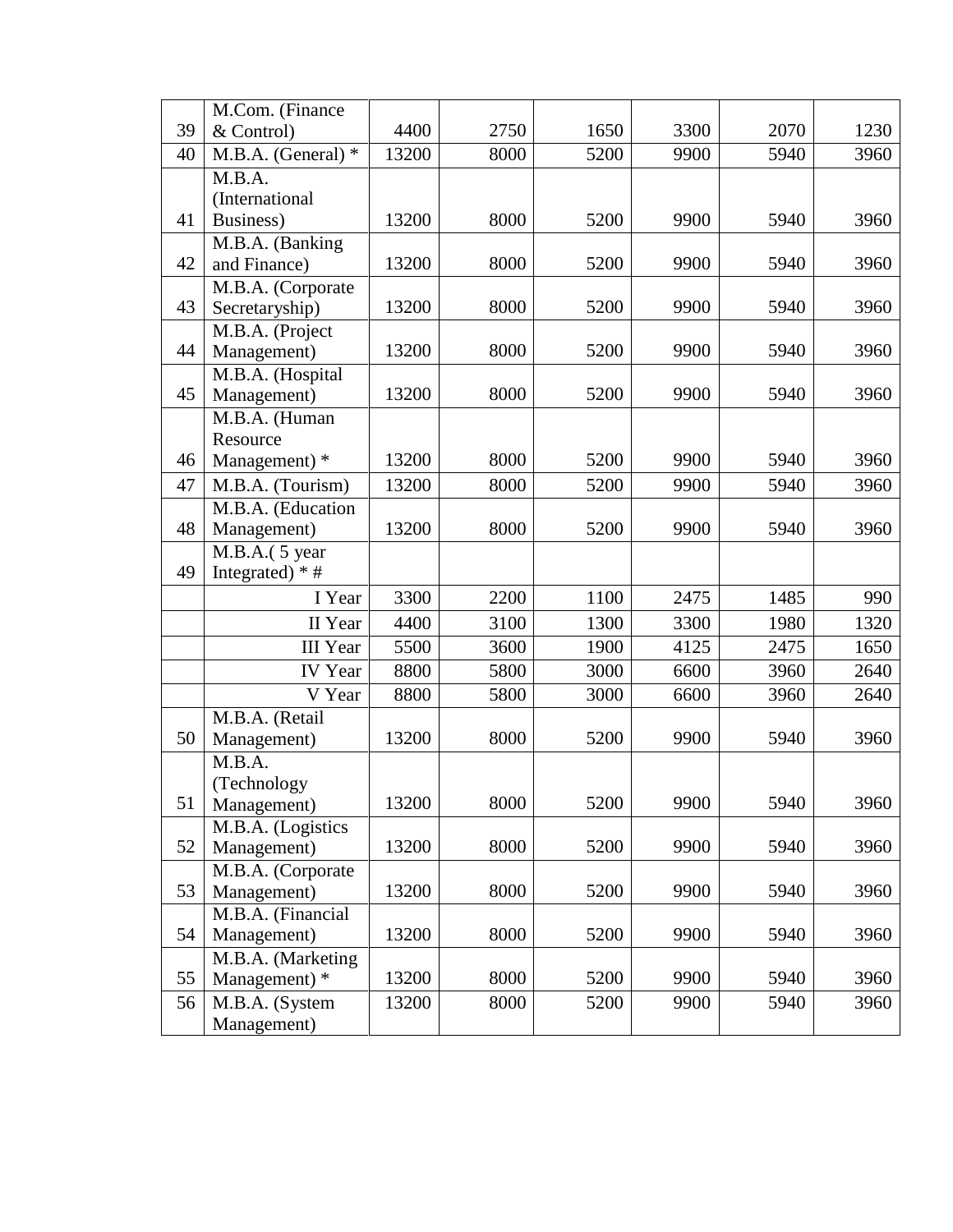|    | M.B.A.                                              |       |      |      |      |      |      |
|----|-----------------------------------------------------|-------|------|------|------|------|------|
|    | (Production and                                     |       |      |      |      |      |      |
|    | Operations                                          |       |      |      |      |      |      |
| 57 | Management)                                         | 13200 | 8000 | 5200 | 9900 | 5940 | 3960 |
|    | $M.B.A.(Co-$                                        |       |      |      |      |      |      |
|    | operative                                           |       |      |      |      |      |      |
| 58 | Management)                                         | 13200 | 8000 | 5200 | 9900 | 5940 | 3960 |
|    | <b>LIBRARY</b>                                      |       |      |      |      |      |      |
|    | <b>SCIENCE</b>                                      |       |      |      |      |      |      |
|    | Master of Library                                   |       |      |      |      |      |      |
|    | and Information                                     |       |      |      |      |      |      |
|    | Science                                             |       |      |      |      |      |      |
| 59 | (M.Lib.I.Sc.)                                       | 5000  | 3000 | 2000 | 3750 | 2250 | 1500 |
|    | PG DIPLOMA                                          |       |      |      |      |      |      |
|    | <b>PROGRAMMES</b>                                   |       |      |      |      |      |      |
|    | P.G. Diploma in                                     |       |      |      |      |      |      |
|    | Computer                                            |       |      |      |      |      |      |
|    | Application                                         |       |      |      |      |      |      |
| 60 | (PGDCA)                                             | 8300  | 5000 | 3300 | 6225 | 3735 | 2490 |
|    | P.G. Diploma in                                     |       |      |      |      |      |      |
|    | Personnel                                           |       |      |      |      |      |      |
|    | Management                                          |       |      |      |      |      |      |
|    | and Industrial                                      |       |      |      |      |      |      |
| 61 | Relations                                           | 5500  | 3300 | 2200 | 4125 | 2475 | 1650 |
|    | P.G. Diploma in                                     |       |      |      |      |      |      |
|    | Hospital                                            |       |      |      |      |      |      |
| 62 | Administration                                      | 5500  | 3300 | 2200 | 4125 | 2475 | 1650 |
|    | P.G. Diploma in                                     |       |      |      |      |      |      |
|    | Human Resource                                      |       |      |      |      |      |      |
| 63 | Management                                          | 5500  | 3300 | 2200 | 4125 | 2475 | 1650 |
|    | P.G. Diploma in                                     |       |      |      |      |      |      |
|    | <b>Business</b>                                     |       |      |      |      |      |      |
| 64 | Management                                          | 5500  | 3300 | 2200 | 4125 | 2475 | 1650 |
|    | P.G. Diploma in                                     |       |      |      |      |      |      |
| 65 | <b>Sports</b>                                       | 5500  | 3300 | 2200 | 4125 | 2475 | 1650 |
|    | Management                                          |       |      |      |      |      |      |
|    | P.G. Diploma in                                     | 3300  | 2300 | 1000 | 2475 | 1485 | 990  |
| 66 | Yoga                                                |       |      |      |      |      |      |
|    | Diploma                                             |       |      |      |      |      |      |
| 67 | in<br>Montessori                                    | 5200  | 3200 | 2000 | 3900 | 2400 | 1500 |
|    |                                                     |       |      |      |      |      |      |
|    |                                                     |       |      |      |      |      |      |
|    |                                                     |       |      |      |      |      |      |
|    |                                                     |       |      |      |      |      |      |
| 68 | Education<br>Diploma in<br>Computer<br>Applications | 5200  | 3200 | 2000 | 3900 | 2400 | 1500 |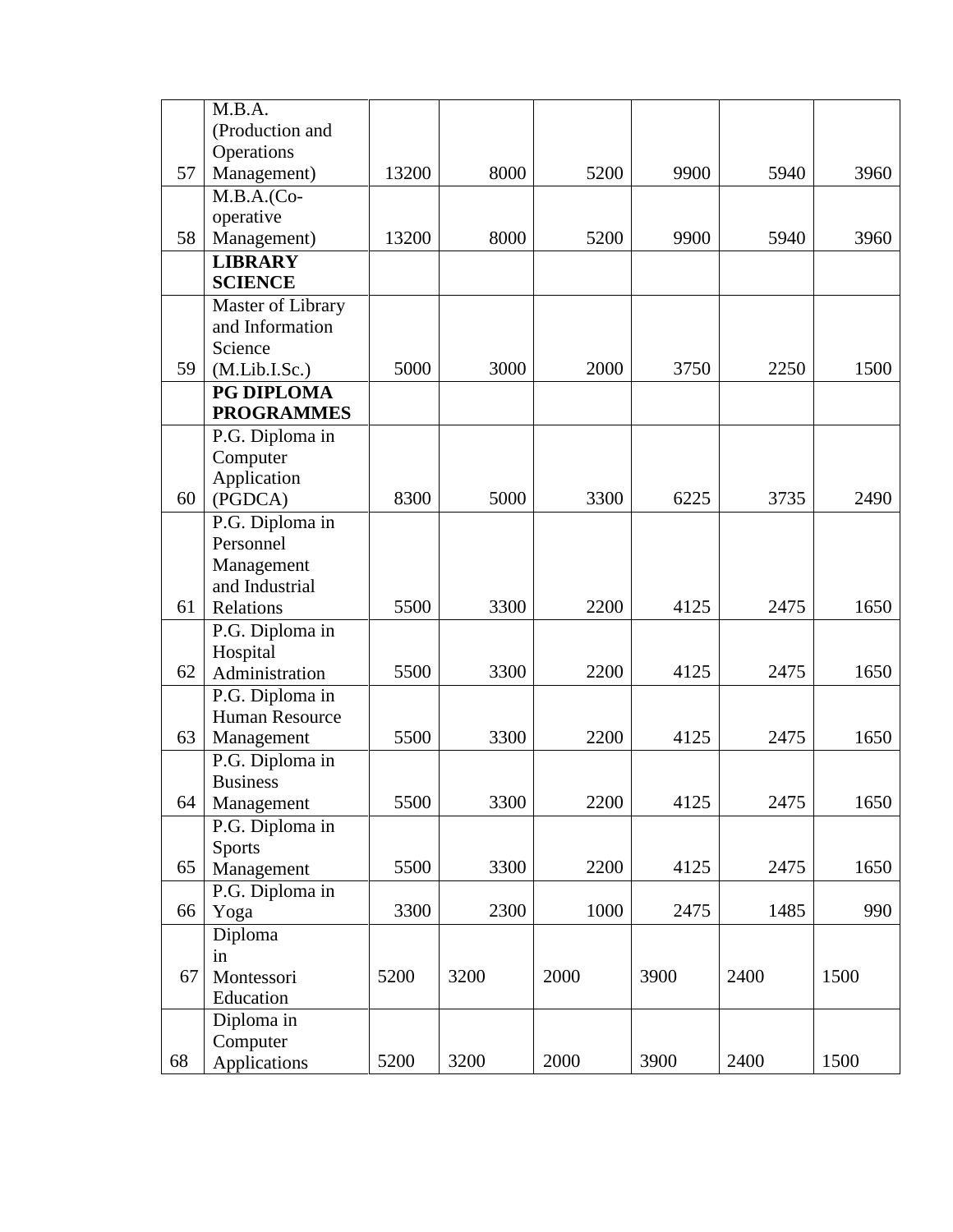| 69 | Certificate           | 2500 | 1500 | 1000 | 1875 | 1125 | 750 |
|----|-----------------------|------|------|------|------|------|-----|
|    | Course in             |      |      |      |      |      |     |
|    | Library and           |      |      |      |      |      |     |
|    | Information           |      |      |      |      |      |     |
|    | Science               |      |      |      |      |      |     |
| 70 | Certificate           | 2700 | 1700 | 1000 | 2025 | 1275 | 750 |
|    | Programme in          |      |      |      |      |      |     |
|    | <b>Gender Studies</b> |      |      |      |      |      |     |
|    | Certificate           |      |      |      |      |      |     |
|    | Programme in C        |      |      |      |      |      |     |
|    | Programming           |      |      |      |      |      |     |
| 71 |                       | 2700 | 1700 | 1000 | 2025 | 1275 | 750 |
|    | Certificate           |      |      |      |      |      |     |
|    | Programme in          |      |      |      |      |      |     |
|    | Computer              |      |      |      |      |      |     |
| 72 | Fundamentals          | 2700 | 1700 | 1000 | 2025 | 1275 | 750 |
|    | Certificate           |      |      |      |      |      |     |
|    | Programme in          |      |      |      |      |      |     |
| 73 | Web Designing         | 2700 | 1700 | 1000 | 2025 | 1275 | 750 |
|    | Certificate           |      |      |      |      |      |     |
|    | Programme in          |      |      |      |      |      |     |
| 74 | <b>GST</b>            | 2700 | 1700 | 1000 | 2025 | 1275 | 750 |
|    | Certificate           |      |      |      |      |      |     |
|    | Programme in          |      |      |      |      |      |     |
| 75 | Astrology             | 2700 | 1700 | 1000 | 2025 | 1275 | 750 |

**ICT Fee: Rs.150/- (Per Candidate / Per year) Application Fee: UG – Rs.100/-, PG - Rs.300/-**